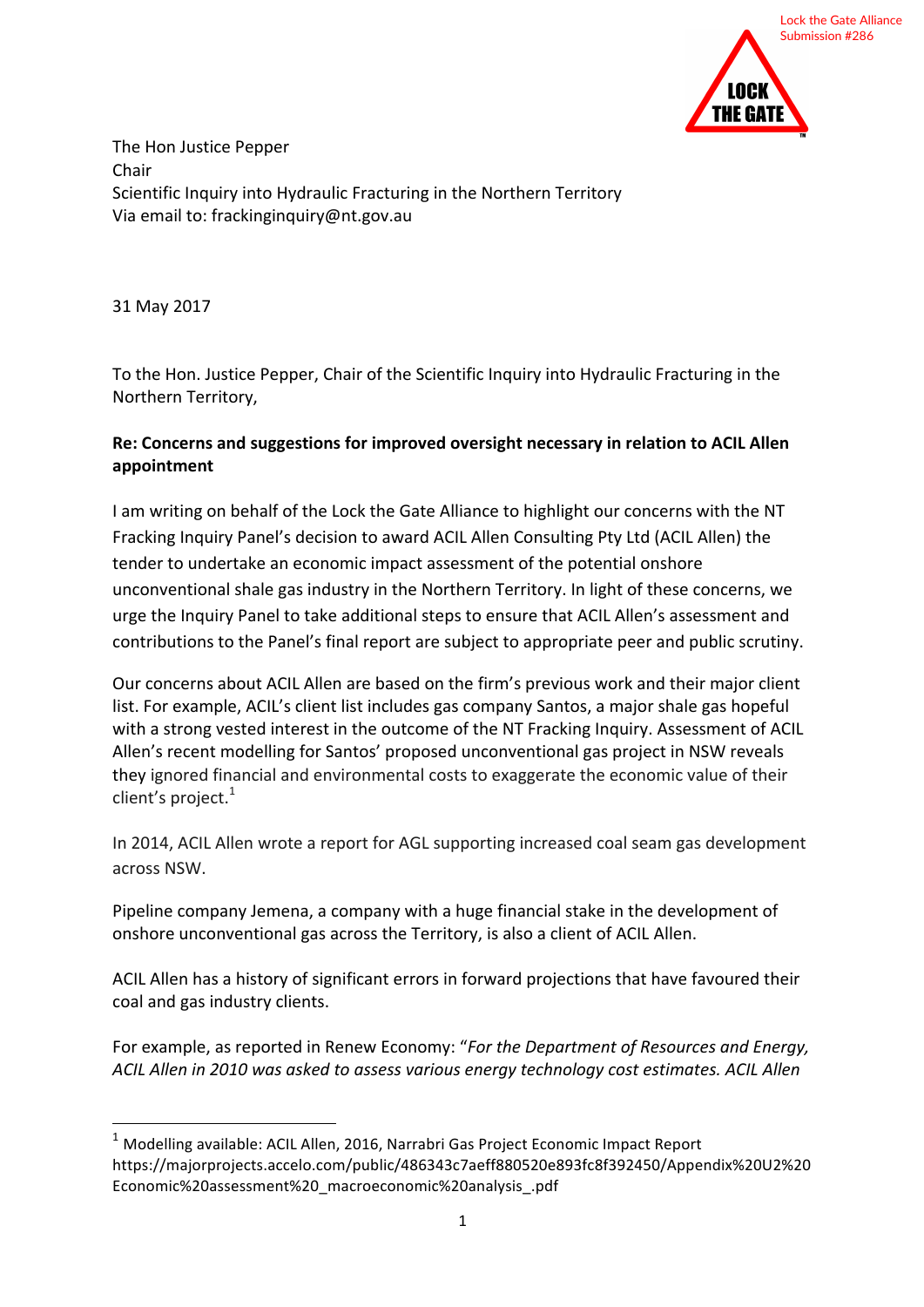

*made this extraordinary prediction for solar – saying its capital cost would be around* \$4,650 a kW by 2015, possibly falling 30 per cent to \$3,255/kW *by 2030.*

*Even in 2010 this prediction was patently absurd. Solar PV prices were falling 30 per cent a* year, not every 15 years. By the end of 2013, capital costs for utility-scale PV were already at 1,500/kW – less than half what ACIL Allen predicted would be the cost two decades hence.<sup>"<sup>2</sup></sup>

In 2015, ACIL Allen estimated Chevron's gas projects would generate tax revenues of \$355 billion. Chevron now says it will pay between \$60-\$140 billion, but will not begin paying tax until somewhere between 2029 and mid 2030s. $^3$ 

In light of the above, we think that ACIL Allen has an actual and perceived conflict of interest in relation to the task it has been appointed to complete.

For this reason, and because of the important contribution that any advice by ACIL Allen will make to the Inquiry Panel's final assessment report, we think that it is critical that the utmost scrutiny and public oversight be applied to the appointment of consultants engaged to give advice the Inquiry Panel and the assessment process undertaken.

We welcome the following statements that have already been made by your Honour in relation to some of our concerns:

- "In accordance with the tender document, the inquiry must approve the assumptions made by ACIL before they commence any economic modelling.
- "The inquiry will also have an ongoing oversight role of ACIL's work. This oversight ensures ACIL are accountable to the independent inquiry throughout its process, from the development of assumptions, to delivery of the final economic assessment report.
- "The ACIL economic assessment report will be published in full upon its completion."4

However, we wish to bring to your Honour's attention the following ongoing concerns:

- The Inquiry Panel would benefit from advice obtained from independent economists who have the expertise necessary to critically assess the economic model assumptions made by ACIL Allen.
- Only the final ACIL Allen economic assessment report will be published and available for public scrutiny.

 $2$  Renew Economy, 2014, http://reneweconomy.com.au/farcical-start-to-tony-abbotts-renewableenergy-review-14978/

<sup>&</sup>lt;sup>3</sup> Australian Financial Review, 2017, http://www.afr.com/business/energy/chevron-predicts-140bprrt-bill-20170428-gvukob

<sup>&</sup>lt;sup>4</sup> Alice Springs Online, 2017, http://www.alicespringsnews.com.au/2017/05/26/fracking-probehead-rejects-suggestion-advisors-may-be-compromised/